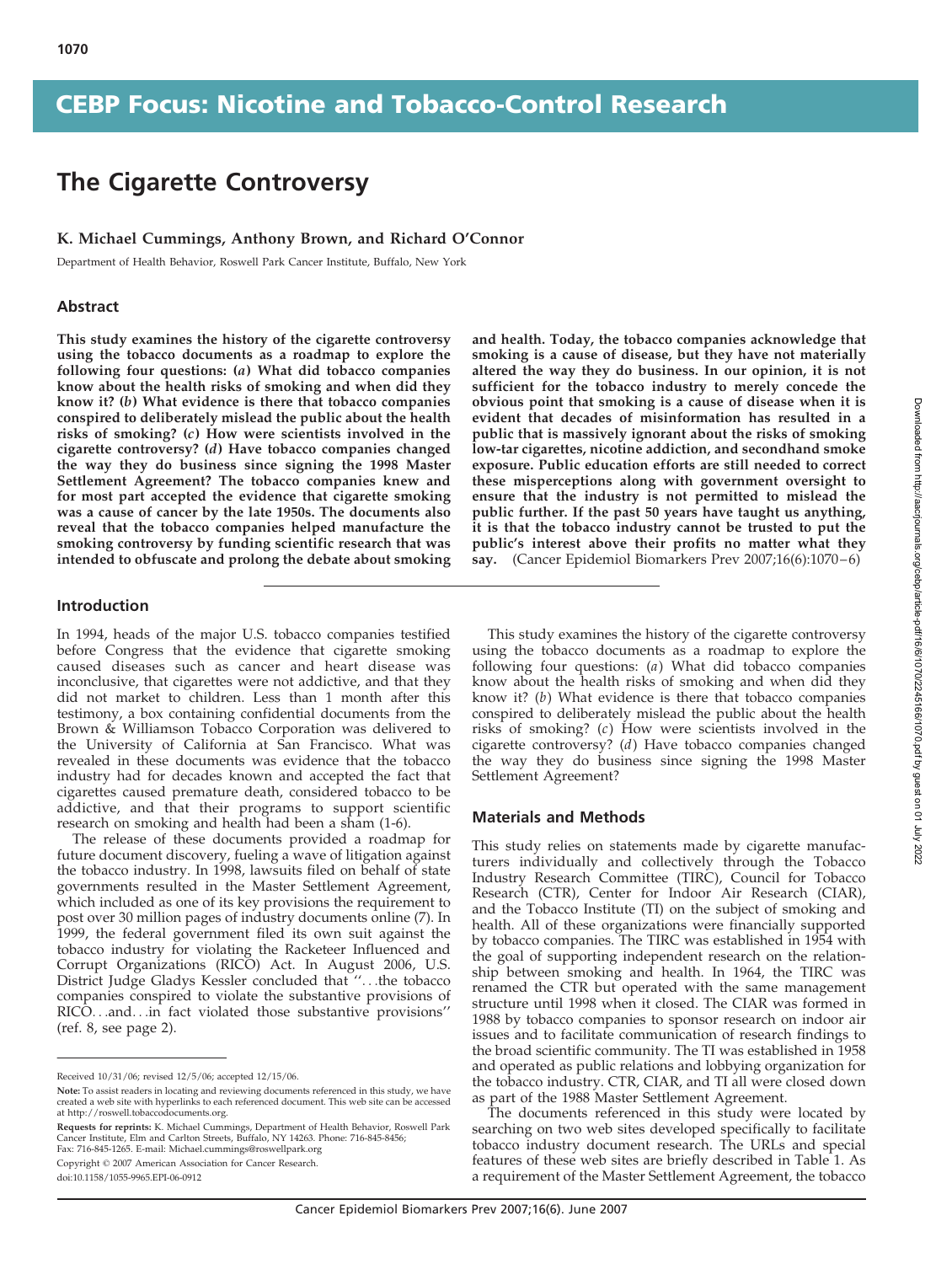industry is required to place new documents identified through litigation on their web sites. Thus, the denominator of documents available for searching is constantly changing but now includes over 41 million pages of material. The Legacy Library at the University California at San Francisco and Tobacco Documents Online each hold over 9 million distinct documents. Documents found within these online libraries span from the early 1920s to the present time. Not all of the documents available are dated, and some have missing pages or sections that have been redacted for legal reasons. Web site searches for this study were done by two of us (K.M.C. and A.B.) using short-string Boolean-based methodologies. Different Boolean search phrases were applied (e.g., <smoking AND cancer> or <tobacco AND cancer>). In addition, The Roswell Park Cancer Institute has scanned, digitally indexed, and done optical character recognition on over 1.3 million documents previously belonging to the TI and CTR where fulltext Boolean searches have been employed. Part of this collection is the TI audiovisual collection consisting of over 3,300 unique tobacco industry audio and videotapes. All audiovisual materials have been hand-indexed into database where searching of named persons, dates, programs, producer, named organizations, titles, and keyword or subject headings were done.

# Smoking Causes Cancer: When Did They Know?

For most of the past 100 years, cigarette manufacturers have told smokers that their products were not proven to be injurious to health (8-10). In fact, cigarette companies frequently implied to consumers that their brands were safer than their competitor's brands because the smoke was less irritating, smoother, and milder (11). Ironically, making cigarette smoke lighter, milder, and less irritating caused smokers to inhale the smoke more deeply into their lungs, thereby negating any health benefit that might have been gained by altering the product (12-14). The question of when tobacco companies knew or should have known about the

#### Table 1. Tobacco document web sites

Web site and features

Tobacco Documents Online: http://tobaccodocuments.org Tobacco Documents Online includes documents posted on tobacco industry web sites as of July 1999. The Tobacco Documents Online spent over a year standardizing the document descriptions to allow uniform searching. The Tobacco Documents Online offers powerful searching across all the company web sites, access to high-quality images, optical character recognition, and the ability to collect and annotate documents. The search tools have been built for document researchers and are available to anyone with a web browser. Other special features of this web site are topic-related document collections (i.e., youth marketing, cigarette ingredients, and witness testimony), profiles on names, organizations, etc. to facilitate searching and cigarette advertising archives.

serious health consequences of smoking goes to the very question of whether or not there was a real cigarette controversy.

Evidence linking smoking and cancer appeared in the 1920s (15). Between 1920 and 1940, a chemist named Angel Honorio Roffo published several articles showing that cancers could be experimentally induced by exposure to tars from burned tobacco (16). Roffo et al. further showed that cancer could be induced by using nicotine-free tobacco, which means that tar, with or without nicotine, was carcinogenic. Research implicating smoking as a cause of cancer began to mount during the 1950s, with several landmark publications in leading medical journals (17-23). The first official U.S. government statement on smoking and health was issued by the Surgeon General Leroy Burney in a televised press conference in 1957, wherein he reported that the scientific evidence supported cigarette smoking as a causative factor in the etiology of lung cancer (24, 25). By 1960, Joseph Garland, Editor of the New England Journal, wrote, "No responsible observer can deny this association, and the evidence is now sufficiently strong to suggest a causative role'' (26).

In their public statements, tobacco companies held that cigarettes had not been proven to be injurious to health. For example, a November 1953 press release issued by the American Tobacco Company stated, ''...no one has yet proved that lung cancer in any human being is directly traceable to tobacco or its products in any form'' (27). In a New York Times story based on this press release, the headline states that Mr. Hahn (President of the American Tobacco Company) characterizes the evidence of a link between cigarette smoking and an increase in the incidence of lung cancer as ''Loose Talk'' (28). In 1954, Philip Morris Vice President George Weissman announced that if the company had any thought or knowledge that in any way we were selling a product harmful to consumers, that they would stop business immediately (29). Senior scientists and executives at tobacco companies, however, knew about the potential cancer risk of smoking as early as the 1940s, and most accepted the fact that smoking caused cancer by the late 1950s (30-34).

A 1939 memorandum from the American Tobacco Company Research Director Hiram Hanmer noted, ''We have been following Roffo's work for some time, and I feel that it is rather unfortunate that a statement such as his [implicating smoking in cancer] is widely disseminated'' (30). A few years later, H.B. Parmele, a scientist working for the Lorillard Tobacco Company, wrote a report to the company's manufacturing committee observing that, ''Certain scientists and medical authorities have claimed for many years that the use of tobacco contributes to cancer development in susceptible people. Just enough evidence has been presented to justify the possibility of such a presumption...benzpyrene is presumed to be a combustion product of burning tobacco and, by animal experiments, it has been shown to possess definite carcinogenic properties'' (31). In 1953, a chemist at R.J. Reynolds Tobacco Company, Claude Teague, produced a literature survey on smoking and cancer referencing 78 articles, which offered the following conclusion: ''...studies of clinical data tend to confirm the relationship between heavy and prolonged tobacco smoking and incidence of cancer of the lung'' (32). Three scientists from the British American Tobacco Company reported in 1958 on the results of a visit to the United States, investigating the extent to which tobacco industry and non-industry scientists accepted the premise that cigarette smoke was a cause of lung cancer (33). Their report concludes that ''With one exception [HSN Green from Yale University] the individuals with whom we met

Legacy Tobacco Documents Library: http://legacy.library.ucsf.edu The Legacy Tobacco Documents Library includes documents posted on tobacco industry web sites as of July 1999 in accordance with the Master Settlement Agreement, additional documents added to those sites since that date, and the Mangini and Brown & Williamson document collections from the Tobacco Control Archives maintained by the University of California, San Francisco. New documents are added to the Legacy Tobacco Documents Library monthly as they are collected from industry web sites. Legacy Tobacco Documents Library recently added optical character recognition and searchable pdf files to facilitate document searching. The web site also provides easy to download pdf images and a way to collect multiple documents into a separate file for later reference.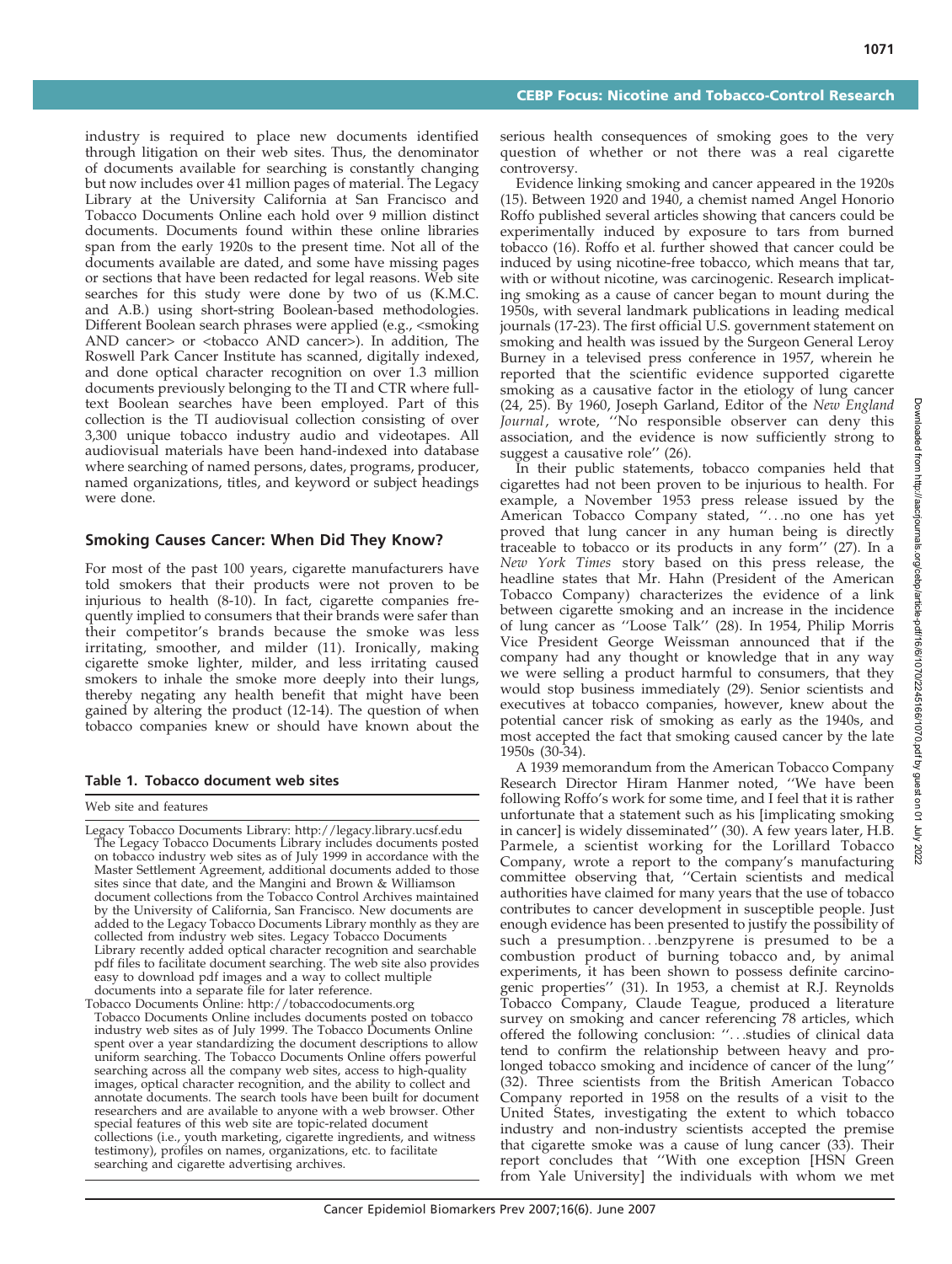# Tobacco Industry Misinformation Campaign

believed that smoking causes lung cancer, if by 'causation' we mean any chain of events which leads finally to lung cancer and which involves smoking as an indispensable link'' (33).

In 1961, the Arthur D. Little Company provided a confidential report to Liggett and Myers Tobacco Company, which stated that there are ''biologically active materials present in cigarette tobacco. These are: a) cancer causing; b) cancer promoting; and c) poisonous'' (34). A 1961 presentation to the R&D committee at Philip Morris acknowledged that there was evidence that smoking may be a causative factor in lung cancer and included a partial list of carcinogens identified in cigarette smoke  $(35)$ . A 1962 report by the R.J. Reynolds scientist Dr. Alan Rodgman characterized the amount of evidence accumulated to indict cigarette smoking as a health risk as ''overwhelming,'' whereas the evidence challenging such an indictment was ''scant'' (36).

In summary, internal industry documents reveal that the tobacco companies knew and for the most part accepted the evidence that cigarette smoking was a cause of cancer by the late 1950s.

# Conspiracy to Deceive

''Conspiracy'' is defined as an act of plotting or contriving together, often with regard to an agreement to perform an unlawful or wrongful act (37). In her decision regarding the allegation that the tobacco companies had violated RICO, Judge Kessler observed that the trial record amply showed a conspiracy to make false, deceptive, and misleading public statements about cigarettes and smoking from at least January 1954, when the Frank Statement was published, up to the present (ref. 8, see pages 1500-01). The ''Frank Statement to Cigarette Smokers'' was a jointly sponsored advocacy advertisement published by tobacco manufacturers in January 1954 (38). The advertisement appeared in 448 newspapers in 258 cities, reaching over 43 million Americans. The advertisement questioned research findings implicating smoking as a cause of cancer, promised consumers that their cigarettes were safe, and pledged to support impartial research to investigate allegations that smoking was harmful to human health  $(\overline{9}, 38)$ .

Documents pertaining to the formation and subsequent support of the TIRC, later renamed the CTR and TI, provide the basis for understanding Judge Kessler's finding that the tobacco companies had conspired to mislead consumers about the risks of smoking (ref. 8, see page 1330). To understand the motivation behind the conspiracy, it is important to recognize that in the early 1950s, tobacco executives were being pressured to respond to scientific reports that their products might cause cancer. By 1952, two cigarette manufacturers had introduced filter cigarette brands that were marketed as safer (e.g., Kent and Viceroy). The potential for competition between the companies in the marketing of safer cigarettes was also perceived as a potential threat to the industry as a whole because ''safer'' cigarettes might fuel consumer concern about the possible health risks of smoking (39).

In the fall of 1953, the President of the American Tobacco Company, Paul Hahn, invited the heads of the leading tobacco manufacturers to a meeting at the Plaza Hotel in New York City on December 14, 1953 (40). At this meeting, it was decided that a public relations firm, Hill & Knowlton, would be employed and jointly paid by the tobacco companies to develop a response to the smoking and health allegations (41). On the next day, executives at Hill & Knowlton met with the tobacco company executives to outline their plan to help

the industry address the smoking and health problem. A memorandum from Hill & Knowlton stated their task as follows: ''We have one essential job — which can be simply said: Stop public panic...There is only one problem confidence, and how to establish it; public assurance, and how to create it...And, most important, how to free millions of Americans from the guilty fear that is going to arise deep in their biological depths — regardless of any pooh-poohing logic — every time they light a cigarette'' (42).

The tobacco documents reveal how the tobacco industry worked together since the early 1950s to create a pro-cigarette public relations campaign to mislead the public about the dangers of smoking to advance their collective interest to market cigarettes.

#### Science for Sale

Scientists were the perfect foil for the tobacco industry's public relations response to allegations that cigarette smoking was injurious to health. Scientists could be counted on to call for more research, giving the impression that there was controversy. In addition, by supporting scientific research, the industry would be seen as doing something positive to address the serious allegations that smoking was harmful (43).

The ''Frank Statement to Cigarette Smokers'' informed the public that the tobacco industry ''will cooperate closely with those whose task it is to safeguard the public health'' and to support independent research into all phases of tobacco use and health. According to a TIRC press release, the purpose of the organization was to ''...encourage and support qualified research scientists in their efforts to learn more about smoking and health'' (44). However, in the first year of operation, the TIRC did not fund any independent research, instead used the resources to mount an aggressive public relations campaign (45). In 1955, Dr. Clarence Little, the first Scientific Director of TIRC, appeared on the Edward R. Murrow show and was asked, "Dr. Little have any cancercausing agents been identified in cigarettes?'' Dr. Little replied, ''No. None whatever, either in cigarettes or in any product of smoking, as such.'' Dr. Little was also asked, ''Suppose the tremendous amount of research going on were to reveal that there is a cancer causing agent in cigarettes, what then?'' Dr. Little replied, ''It would be made public immediately and just as broadly as we could make it, and then efforts would be taken to attempt to remove that substance or substances'' (46).

However, by the late 1950s, it was becoming increasing difficult for the TIRC to appear free from the influence of tobacco manufacturers. It was for this reason in 1958 that the communications committee of the TIRC split off to form the TI. The TI charter listed the following among its duties: dissemination of scientific and medical material related to tobacco, cooperating with governmental agencies and public officials with reference to the tobacco industry, and promoting the public good will (47). Over its 40-year history (1958-1998), the TI was the collective voice of the tobacco industry. In 1958, the TI started its operation with just four people but increased to a staff of 32 by the mid-1970s (48). Budget documents reveal that the funding sources and management structure of TIRC and TI were essentially the same (49).

The Surgeon General's 1964 Report on Smoking and Health left little doubt about whether smoking was harmful to health; yet, the tobacco companies continued to insist that the case against smoking was unproven. However, tobacco companies also recognized it was becoming increasing difficult for them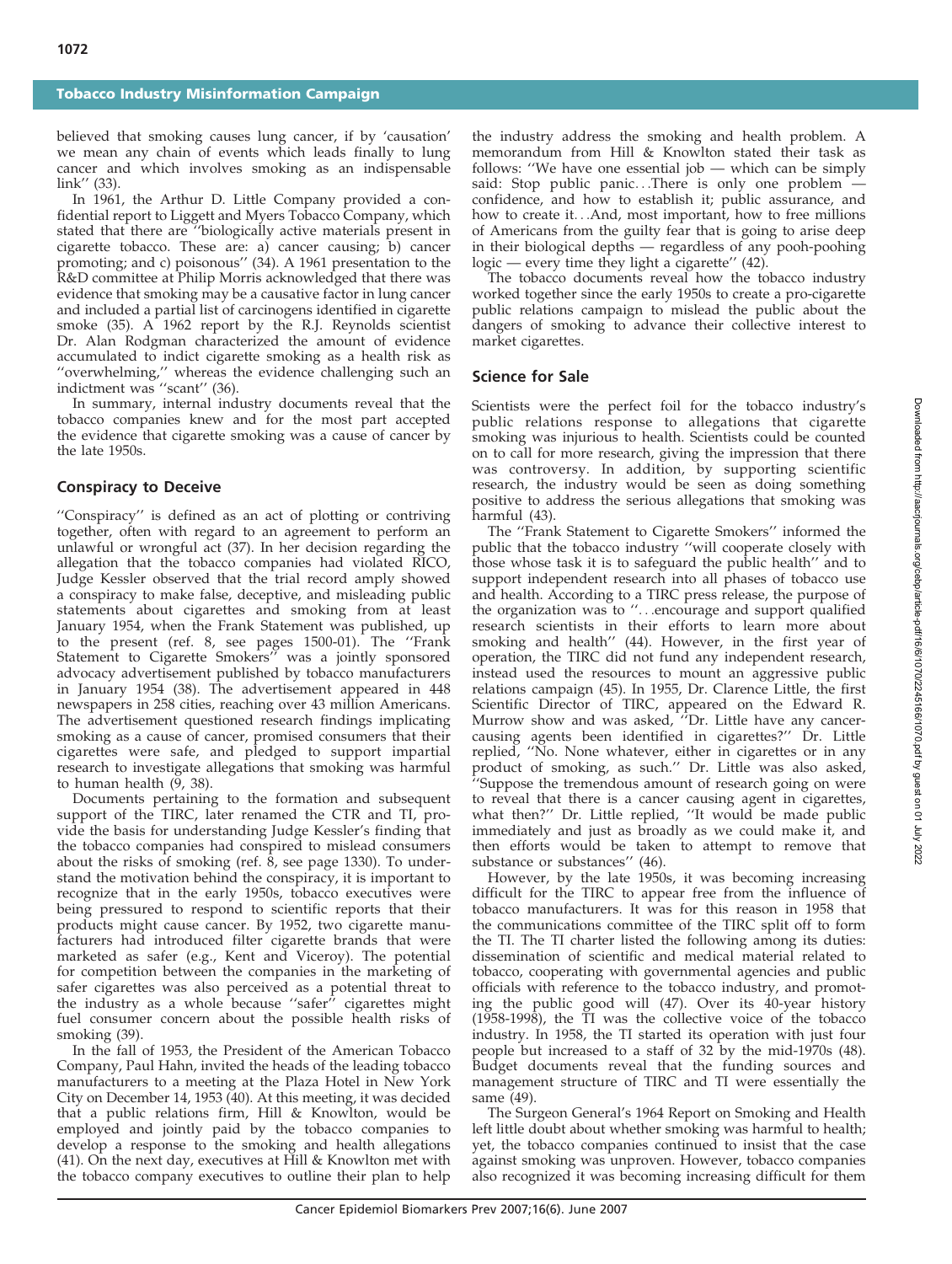| Date          | Source                                                                                                   | Statement                                                                                                                                                                                                                                                                                                                                               |
|---------------|----------------------------------------------------------------------------------------------------------|---------------------------------------------------------------------------------------------------------------------------------------------------------------------------------------------------------------------------------------------------------------------------------------------------------------------------------------------------------|
| 4 Jan 1954    | A Frank Statement to Cigarette Smokers,<br>published in major U.S. newspapers (38)                       | "Distinguished authorities point out that: there is no proof<br>that cigarette smoking is one of the causesthat statistics<br>purporting that to link cigarette smoking with disease could<br>apply with equal force to any other aspect of modern life.<br>Indeed the validity of the statistics themselves is questioned<br>by numerous scientists."  |
| 30 Mar 1954   | George Weissman, Philip Morris VP,<br>speech to the National Association<br>of Tobacco Distributors (29) | "If we had any thought or knowledge that in any way we<br>were selling a product that was harmful to consumers,<br>we would stop business tomorrow."                                                                                                                                                                                                    |
| 1 Jan 1968    | The Cigarettes Controversy TI publication (67)                                                           | Q. Has it been proved that smoking causes premature death?<br>A. No<br>Q. Has anyone ever been able to prove that any ingredient<br>as found in cigarette smoke is a cause of lung cancer?<br>A. No                                                                                                                                                     |
| 23 April 1968 | R.J. Reynolds Tobacco Company, Letter to<br>elementary school teacher (68)                               | "medical science has been unable to establish that smoking<br>has a direct causal link with any human disease."                                                                                                                                                                                                                                         |
| 4 Sept 1969   | American Tobacco advertisement in the<br>New York Times (69)                                             | "We believe that the anticigarette theory is a bum rap<br>each time the Congress of the United States has held hearings<br>on the cigarette controversy; distinguished, independent<br>scientists have gone to Washington to say so."                                                                                                                   |
| 3 Jan 1971    | Joseph Cullman, Philip Morris CEO,<br>Face the Nation (70)                                               | INTERVIEWER: "Have they [cigarettes] been proved<br>to be safe Mr. Cullman?"<br>CULLMAN: "I believe: they have not been proved to be unsafe."                                                                                                                                                                                                           |
| 16 Aug 1976   | James Bowling, Philip Morris VP, BBC<br>documentary "Death In The West." (71)                            | "From our standpoint, if anyone ever identified any ingredient<br>in tobacco smoke or smoke as being hazardous to human<br>health or being something that shouldn't be there, we could<br>eliminate it. But no one ever has."                                                                                                                           |
| 11 Nov 1977   | Robert Roach, Manager of PR for Brown &<br>Williamson Tobacco Company (72)                               | "We don't think it's a question of safer cigarettes. We think<br>all of our cigarettes are safe because there is no documented<br>evidence whatsoever that indicates a cause and effect<br>relationship between smoking any disease. We are producing<br>low tar, high filtration products along with our competitors<br>to appeal to consumer demand." |
| 12 Mar 1982   | Edward Horrigan, R.J. Reynolds Tobacco<br>Company CEO, Testifying before the<br>U.S. Congress (73)       | "I am saying that the science to date and over a hundred<br>million dollars of our industry's money indicates that<br>there is no causal link."                                                                                                                                                                                                         |
| 1985          | Of Cigarettes and Science advert from<br>R.J. Reynolds Tobacco Company (74)                              | "We believe in science. That is why we continue to provide<br>funding for independent research into smoking and health<br>Science is science. Proof is proof. That is why the controversy<br>over smoking and health remains an open one."                                                                                                              |
| 11 Jan 1989   | Brennan Dawson, TI, ABC TV,<br>Good Morning America (75)                                                 | "I think it's worth pointing out that all the links that have been<br>established between smoking and certain diseases are based<br>on statistics. What that means is that the causative relationship<br>has not yet been established."                                                                                                                 |
| 11 Jan 1990   | Letter to elementary school, R.J. Reynolds<br>Tobacco Company (76)                                       | "[d]espite all the research going on, the simple and unfortunate<br>fact is that scientists do not know the cause or causes of the<br>chronic diseases reported to be associated with smoking."                                                                                                                                                         |

Table 2. Selected comments from industry spokespersons about smoking and health

to suggest that they were supporting independent research on smoking and health given their financial stake in the outcome. In an effort to create a perception of independence from the tobacco companies 1 month after the Surgeon General issued his first report on smoking and health, the TIRC changed its name to CTR (50). However, the management of CTR remained intact, and evidence shows that industry lawyers started to exert greater control over how CTR research funds were expended (4, 51-54).

From 1964 onward, the TI frequently made reference to the fact that qualified scientists challenged the evidence that smoking caused disease. Yet, many of these so-called independent scientists were recruited and had their research programs supported by the tobacco industry through the TIRC/CTR (55, 56). For example, in 1970, the TI sponsored the ''Truth'' public service campaign that informed the public that there was a scientific controversy about whether smoking caused disease (57-59). The ''Truth'' campaign encouraged people to contact the TI to get a copy of a ''White Paper'' that included quotes from scientists challenging the evidence that smoking caused the disease. Lawyer-controlled ''special

project accounts'' were used to recruit and support scientists who were willing to make statements and/or conduct research that would be favorable to the industry's view that causes other than smoking were responsible for lung cancer and other diseases  $(51-54)$ . Table 2 provides examples of public statements made by tobacco industry spokespersons between 1954 and 1997 regarding the smoking and health ''controversy.''

Although TIRC and CTR did fund legitimate peer reviewed research on cancer and other tobacco-related health issues, much of the research that was supported was far removed from addressing the question of whether cigarette smoking caused cancer or other diseases. Evidence that CTR funded research projects had little to do with smoking and health was confirmed in a 1989 survey of CTR-funded scientists, which asked grantees if their research had anything to do with understanding the relationship between smoking and health. Only one of six scientists responded affirmatively to this question (60).

Internal documents from the industry acknowledge that TIRC/CTR was largely a public relations asset for them rather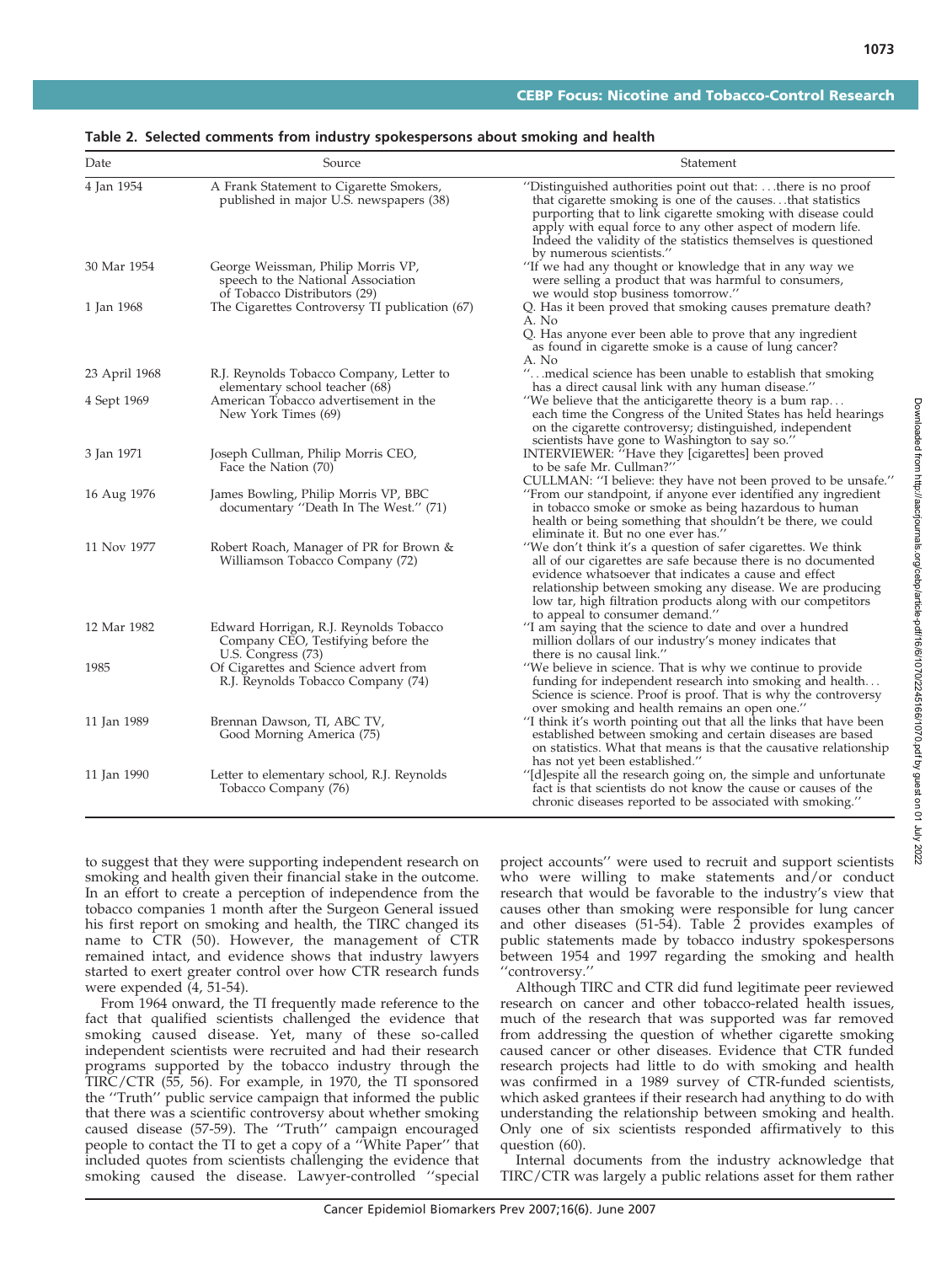#### Tobacco Industry Misinformation Campaign

than a real research endeavor to address the smoking and health controversy (51-54). A 1970 letter from Helmut Wakeham, then Vice President of the Corporate Research and Development at Philip Morris, to the President of the TI summed up this view: ''nobody believes we are interested in the truth on this subject; and the fact that a multi-billion dollar industry has put up 30 million dollars for this over a ten-year period cannot be impressive to a public which at the same time is told we spend upwards of 300 million dollars in one year on advertising'' (61).

The tobacco company conspiracy to manufacture a false controversy about smoking and health is summarized in a 1972 TI memorandum, which defined the strategy as consisting of three parts: (a) ''creating doubt about the health charge without actually denying it"; (b) "advocating the public's right to smoke, without actually urging them to take up the practice"; and  $(c)$  "encouraging objective scientific research as the only way to resolve the question of the health hazard'' (62). In her analysis of the purpose of the industry's jointly funded ''research'' organizations, Judge Kessler observed that the TI, TIRC, CTR, and CIAR helped the industry achieve its goals because they ''sponsored and funded research that attacked scientific studies demonstrating harmful effects of smoking cigarettes but did not itself conduct research addressing the fundamental questions regarding the adverse health effects of smoking'' (ref. 8, see pages 1532-33).

In summary, the internal industry documents show how tobacco companies deliberately confused the public debate about smoking and health by creating and supporting research organizations that were never really interested in discovering the truth about whether smoking was a cause of disease.

# Have Tobacco Companies Changed?

The 1998 Master Settlement Agreement was intended to reform the tobacco industry by requiring the companies to alter their marketing practices and dissolve the TI and the various research organizations that they had supported (i.e., CTR and CIAR). In October 1999, Philip Morris Tobacco Company announced to the public on its web site that, ''([t])here is an overwhelming medical and scientific consensus that cigarette smoking causes lung cancer, heart disease, emphysema and other serious disease in smokers'' (10). However, when shareholders proposed a resolution asking the company to produce a report on how it intended to correct the defects that resulted in its products causing disease (63), the company responded that the shareholder's resolution had ''... mischaracterizes the Company's web site as constituting a public admission that cigarettes cause illness. It does not.'' (64). Today, all of the major tobacco companies have web sites acknowledging that smoking is a cause of disease. However, the current web site statement of R.J. Reynolds on the health effects of smoking continues to insist that smoking ''causes disease in some individuals'' only ''in combination with other factors'' (ref. 8, see page 1632). In the courtroom, the companies continue to challenge allegations about nicotine addiction and smoking causing illness. The tobacco companies have not yet been able to bring themselves to accept responsibility for their past illegal acts.

Thus, should we believe the tobacco companies claim that they have changed? According to Judge Kessler, the answer is no because the fundamental motivation of the industry is to remain profitable by selling a lethal, addictive product. Judge Kessler compared the tobacco industry with an ''amoeba...

changing it shape to fit its current need, adding organizations when necessary and eliminating them when they become obsolete...but ...again like an amoeba, its core purpose remained constant; survival of the industry'' (ref. 8, see page 1532). In fact, Kessler noted that within months of Philip Morris signing the Master Settlement Agreement, they were making plans for establishing a new external research program, using the same offices, people, and peer reviewers that had been established as the CIAR.

In summary, it does not seem that the tobacco industry has changed since the 1998 Master Settlement Agreement but instead has found alternative ways to support research and create controversy about the health risks of smoking. For example, in the 2006 election, the tobacco industry spent over US\$100 million dollars opposing state-initiated proposals to limit smoking in public places and raise cigarette taxes.

#### **Discussion**

Internal industry documents reveal that the tobacco companies knew and for the most part accepted the evidence that cigarette smoking was a cause of cancer by the late 1950s. The documents reveal that the tobacco companies conspired to deliberately confuse the public debate about smoking and health and co-opted scientists through the offer of research funding provided by shadowy ''independent'' funding organizations. In her ruling against the tobacco companies, Judge Kessler observed that the practices of the tobacco companies had not changed materially (ref. 8, see pages 1606-07). She observed that Phillip Morris's had already established a new research program essentially combining the functions of the CTR and CIAR into a single program. Judge Kessler cautioned that the RICO enterprise of TI, TIRC, CTR, and CIAR ''can be resurrected, recreated, or reincarnated at any time at [the tobacco companies] wish'' (ref. 8, see page 1534). The implication of Judge Kessler ruling is clear: the tobacco companies cannot and should not be trusted.

In our opinion, it is not sufficient for the tobacco industry to merely concede the obvious point that smoking is a cause of disease when it is evident that decades of misinformation has resulted in a public that is massively ignorant about the risks of smoking low-tar cigarettes, nicotine addiction, and secondhand smoke exposure (65). Moreover, claims by tobacco companies that they are involved in sponsoring programs to help smokers to quit and discourage youth from taking up smoking must be seriously questioned in light of recent findings that show that these programs have no beneficial effect and may potentially be iatrogenic (66). There remains a need for public education efforts to correct consumer misperceptions about the risks of smoking along with government oversight to ensure that industry is not permitted to use its vast marketing resources to continue to mislead the public. Universities should also consider adopting policies that prohibit their faculty from accepting funding from tobacco companies.

#### References

- Glantz SA, Slade J, Bero LA, Hanauer P, Barnes DE. The cigarette papers.
- Berkeley (CA): University of California Press; 1996. 2. Glantz SA, Barnes DE, Bero LA, Hanauer P, Slade J. Looking through a keyhole at the tobacco industry: the Brown and Williamson documents. JAMA 1995;274:219 – 24.
- 3. Slade J, Bero LA, Hanauer P, Barnes ED, Glantz SA. Nicotine and addiction: the Brown and Williamson documents. JAMA 1995;274:225 – 33.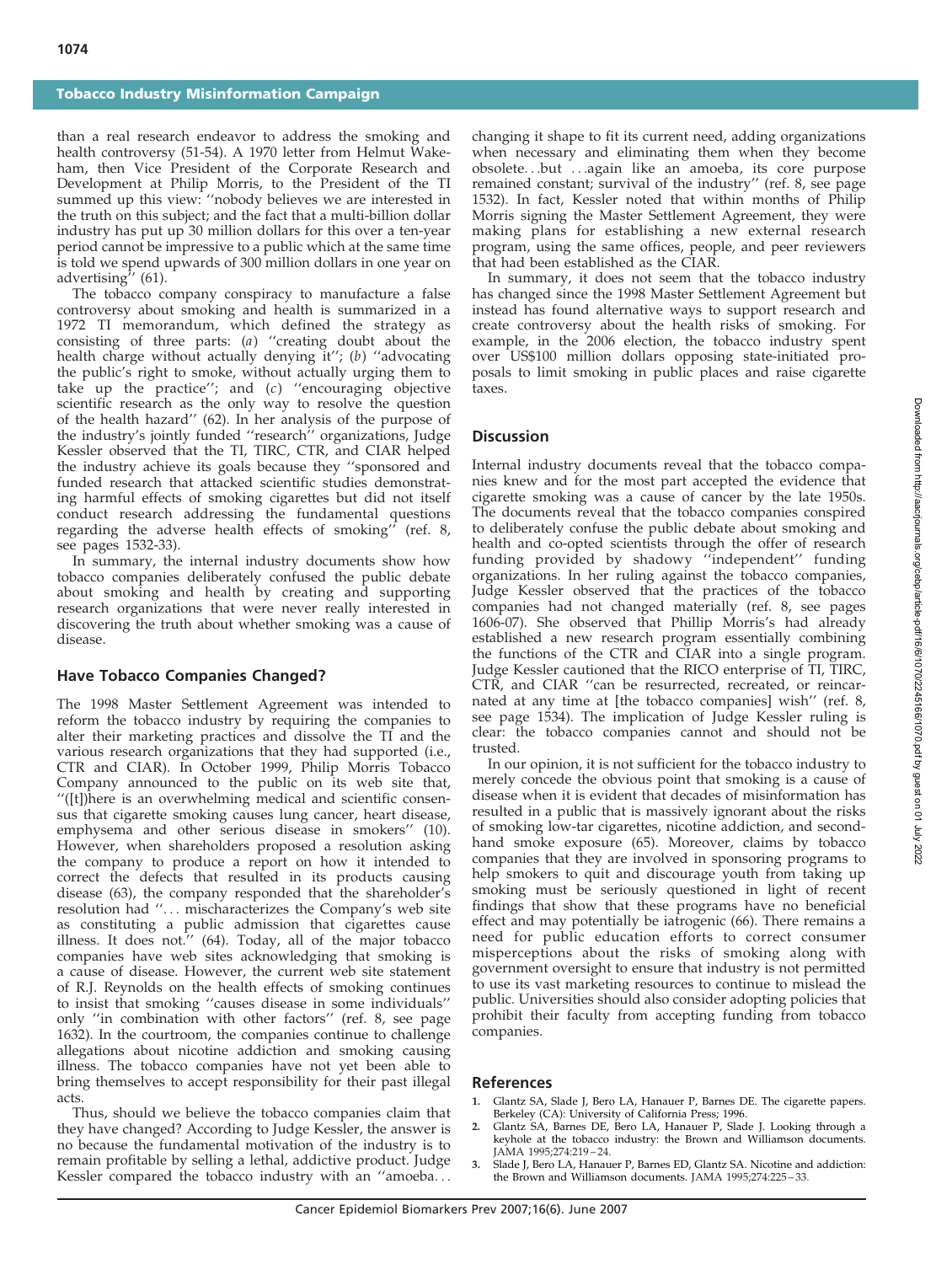- 4. Hanauer P, Slade J, Barnes ED, Bero LA, Glantz SA. Lawyer control of internal scientific research to protect against products liability lawsuits: the Brown and Williamson documents. JAMA 1995;274:234 – 40.
- 5. Bero LA, Barnes ED, Hanauer P, Slade J, Glantz SA. Lawyer control of external scientific research: the Brown and Williamson documents. JAMA 1995;274:241 – 7.
- 6. Barnes ED, Hanauer P, Slade J, Bero LA, Glantz SA. Environmental tobacco smoke: the Brown and Williamson documents. JAMA 1995;274:248 – 53.
- 7. Malone RE, Balbach ED. ''Tobacco industry documents: treasure trove or quagmire?'' Tobacco Control 2000;9:334 8.
- US v Philip Morris et al. Civil Action 99-2496, Final opinion, issued August 17, 2006, U.S. District, Lexis 61412.
- 9. Cummings KM, Morley, Hyland A. Failed promises of the cigarette industry and its effect on consumer misperceptions about the health risks of smoking. Tobacco Control 2002;11:i110-6.
- 10. Cummings KM. A promise is a promise. Tobacco Control 2003;12:117 8.
- See historical archive of over 8000 examples of cigarette brand advertising at http://roswell.tobaccodocuments.org (click on the Richard W. Pollay 20th Century Tobacco Advertisement Collection).
- 12. Kozlowski LT, O'Connor RJ. Cigarette filter ventilation is a defective design because of misleading taste, bigger puffs, and blocked vents. Tobacco Control 2002;11:i40 – 50.
- 13. Hecht SS, Murphy SE, Carmella SG, et al. Similar uptake of lung carcinogens by smokers of regular, light and ultralight cigarettes. Cancer Epidemiology Biomarkers Prevention 2005;14:693 – 8.
- 14. Hammond D, Fong GT, Cummings KM, Hyland A. Smoking topography, brand switching, and nicotine delivery: results from an in vivo study. Cancer
- Epidemiology Biomarkers Prevention 2005;14:1370 5. 15. Proctor RN. The Nazi war on cancer. Princeton (NJ): Princeton University Press; 1999.
- 16. Robert PN. Angel H Roffo: The forgotten father of experimental tobacco carcinogenesis. Bulletin of the World Health Organization 2006;84:  $494 - 6$
- 17. Schrek R, Baker LA, Ballard GP, Dolgoff S. Tobacco smoking as an etiologic factor in disease. I. Cancer. Cancer Res 1950;10:49 – 58.
- 18. Wynder EL, Graham EA. Tobacco smoking as a possible etiologic factor in bronchogenic carcinoma. JAMA 1950;143:329 336.
- 19. Levin ML, Goldstein H, Gerhardt PR. Cancer and tobacco smoking. JAMA 1950;143:336 – 8.
- 20. Wynder EL, Grahmam EA, Croninger AB. Experimental product of carcinoma with cigarette tar. Cancer Res 1953;13:855 – 4.
- 21. Hammond EC, Horn D. The relationship between human smoking habits and death rates: a follow-up study of 187,766 men. JAMA 1954;155: 1316 – 28.
- 22. Doll R, Hill BA. The mortality of doctors in relation to their smoking habits a preliminary report. BMJ 1954;I:1451 – 5.
- 23. Auerbach et al. Changes in the bronchial epithelium in relation to smoking and cancer of the lung. A report of progress. N Engl J Med 1957;256:97 104.
- 24. US Department of Health Education and Welfare, Press release. 12Jul, 1957. Bates Number: 966016828-966016833.
- 25. Burney LE. ''Policy over politics: the first statement on smoking and health by the Surgeon General of the United States Public Health Service.'' New York State Journal of Medicine 1983;83:12– 13.
- 
- 26. Garland J. ''Editorials.'' N Engl J Med 1969;262:417 8. 27. American Tobacco Company. ''Press Release.'' 26 Nov 1953. Bates Number: ATX040334272-040334277.
- 28. New York Times. ''Cigarette Concern Scouts Cancer Link, American Tobacco Head Says There Is No Proof Smoking Causes Disease in Lungs, Loose Talk Is Assailed, Hahn Notes That Experts Differ on Causes of Increases in Respiratory Ailments.'' 27 Nov 1953. Bates Number: MNAT00616550.
- 29. Weissman G. ''Facts versus fancy.'' 26 Feb 1954. Bates Number: 1002366389- 1002366397; also see: Weissman, George, Philip Morris, Inc. Public relations and cigarette marketing. 30 Mar 1954. Bates Number: 1002366398- 1002366402.
- 30. Hanmer HR, [No title]. American Tobacco Company, 11 May 1939. Bates Number: MNAT00637003.
- 31. Parmele HB [No title]. Lorillard Tobacco Company, 29 Jul 1946. Bates Number: 04365255-04365256.
- 32. Teague C. Survey of cancer research. R.J. Reynolds Tobacco Company, 2 Feb 1953. Bates Number: 501932947-501932968.
- 33. Bentley HR, Felton DGI. Reid WW Report on Visit to U S.A. and Canada. ''Smoking and Health Research in U S.A.'' British American Tobacco Company, 12May 1958. Bates Number: 105407187-105407194.
- 34. Arthur D, Little Inc; ''L & M a perspective review.'' 15 Mar 1961. Bates Number: TINY0003153-0003156.
- 35. Wakeham H. ''Tobacco and Health R&D Approach, Presentation to R&D Committee by Dr. H. Wakeham, a meeting held in New York Office on November 15, 1961.'' 15 Nov 1961. Bates Number: 2024947172-2024947196.
- 36. Rodgman A. Chemical Research. ''The smoking and health problem a critical and objective appraisal.'' [undated] 1962. Bates Number: 504822823- 504822846.
- 37. Webster's Seventh New Collegiate Dictionary. Springfield (MA): G&C Merriam Company; 1961.
- 38. Tobacco Industry Research Committee. ''A Frank Statement to Cigarette Smokers.'' 4 Jan 1954. Bates Number: 980014685.
- Kluger R. Ashes to ashes: America's hundred-year cigarette war, the public health, and the unabashed triumph of Philip Morris. New York (NY): Alfred A. Knopf; 1996.
- Western Union; Hahn PM; American. "In view of the highly publicized claims of certain medical men not sponsored by any duly accredited scientific medical organization charging serious danger to health from smoking.'' 10 Dec 1953. Bates Number: 508775416.
- 41. Tobacco industry Meeting, New York December 14, 1953. 14 Dec 1953. Bates Number: 680262226-680262228.
- 42. Edwin F Dakin To Members of the Planning Committee Forwarding memo, [undated], John Hill's papers related to the tobacco industry from the State Historical Society of Wisconsin Archive Division, JH 000493-JH000501.
- 43. Memorandum Pollay RW. Propaganda, puffing and the public interest: the scientific smoke screen for cigarettes. Public Relations Rev 1990;16:  $27 - 42.$
- 44. Hill & Knowlton, Inc. Press Release for: Tobacco Industry Research
- Committee. For immediate release, 12 Oct 1954. Bates Number: 961002287. 45. Hill Knowlton. ''Public Relations Progress Report and Program for the Tobacco Industry Research Committee.'' 30 Dec 1954. Bates Number: 501941204-501941216.
- 46. Edward R. Murrow's TV show on ''Cigarettes and Lung Cancer.'' 6 Jun 1955. Bates Number: 11311595/1602.
- 47. NY Supreme Court, Bickert GW, Brown JC, et al. ''Certificate of Incorporation of the Tobacco Institute, Inc. Pursuant to the Membership Corporations Law''. 27 Jan 1958. Bates Number: 2024984445-2024984450.
- 48. Kornegay HR, Kastenbaum MA, Ehringhaus JCB, Kloepfer W, Dwyer W, Drath C. ''Briefing by Tobacco Institute Staff Activities of the Institute 1975 [Brief View of TI History and the Role it Plays with Government at the Federal Level]''. 24 Sept 1975. Bates Number: TIMN0075441-0075453.
- Cummings KM. (slide presentation). History of the US Tobacco Institute and Tobacco Industry Research Committee. 16 Sept 2003. Tobacco Control: http://tc.bmjjournals.com/misc/powerpoint.dtl.
- 50. Council for Tobacco Research, O'Shea S, Press Release ''[Concerns Renaming and Relocation of TIRC and Programs It Sponsors].'' 11 Mar 1964, Bates Number: 11313323-11313325.
- 51. Seligman RB, ''Draft Meeting Notes.'' 17 Nov 1978. Bates Number: 1003718428-1003718432.
- 52. Notes of Meeting of Committee of General Counsel Held on September 10, 1981. 18 Sept 1981. Bates Number: 2047641691-2047641698.
- 53. Jones, Day, Reavis & Pogue. Fact Team Memorandum. 31 Dec 1985. Bates Number: 515873805-515873929.
- 54. Wakeham H. ''Hilton Head Meeting of the Cigarette Company Research Directors 680214-680216, or Some Thoughts on Cooperative Research in the Tobacco Industry.'' 7 Mar 1968. Bates Number: 83713819-83713824.
- 55. Congressional Preparation Including Consultation Fees Authorized For Preparation of "Backgrounder" Materials, Literature Studies, Panel Preparation and Preparation of Statements, But Excluding Special Projects and 3i Approvals, Payments and Payables as of January 1, 1968. 26 Jan 1968. Bates Number: 955017820-955017825.
- 56. CTR Special Projects [and Special Accounts]. 2 Feb 1979. Bates Number: 1005045370-1005045383.
- 57. Brown and Williamson. Project Truth TV production: ''Statue.'' 16 Mar 1971. Bates Number: 680282172.
- 58. Brown and Williamson. Project Truth: 60 TV ''White Paper.'' [undated] 1971. Bates Number: TIMN0261425-0261226A.
- 59. Mctigue T [Letter]. Project Truth transfer to Tobacco Institute. 17 Nov 1971. Bates Number: TIMN0261417.
- Wakeham H, [letter to Earle Clements]. 26 May 1970. Bates Number: 1000320801-1000320802.
- Cummings KM, Sciandra R, Gingrass A, Davis R. What Scientists funded by the tobacco industry believe about the hazards of cigarette smoking? Am J Public Health 1991;81:894 – 896.
- Panzer F. Subject: the Roper proposal. Philip Morris Incorporated. The Tobacco Institute. 1 May 1972. Bates Number: 2024274199-2024274202.
- 63. Bible G. Notice of annual meeting of stockholders and proxy statements. Philip Morris Companies, Inc., 10 March 2000.
- 64. Whitson J, Jerry, Hunton & Williams. [Letter to Securities and Exchange Commission on behalf of Philip Morris regarding] Shareholder proposal submitted by Gregory N. Connolly. 10 Feb 2000.
- 65. Cummings KM, Hyland A, Giovino GA, Hastrup JL, Bauer JE, Bansal MA. Are smokers adequately informed about the health risks of smoking and medicinal nicotine? Nicotine Tob Res 2004;6:S333 – 340.
- 66. Wakefield M, Terry-McElrath Y, Emery S, et al. Effect of televised, tobacco company-funded smoking prevention advertising on youth smokingrelated beliefs, intentions, and behavior. AJPH 2006;96:2154 – 60.
- 67. The Cigarettes Controversy Tobacco Institute publication. 1 Jan 1968. Bates Number: TIMN0104765-0104868.
- 68. Mann JB. [Letter] R J. Reynolds Tobacco Company. 23 Apr 1968. Bates Number: 500320466.
- 69. New York Times. [Advertisement] American Tobacco Company. 4 Sept 1969. Bates Number: 682823472.

CEBP Focus: Nicotine and Tobacco-Control Research